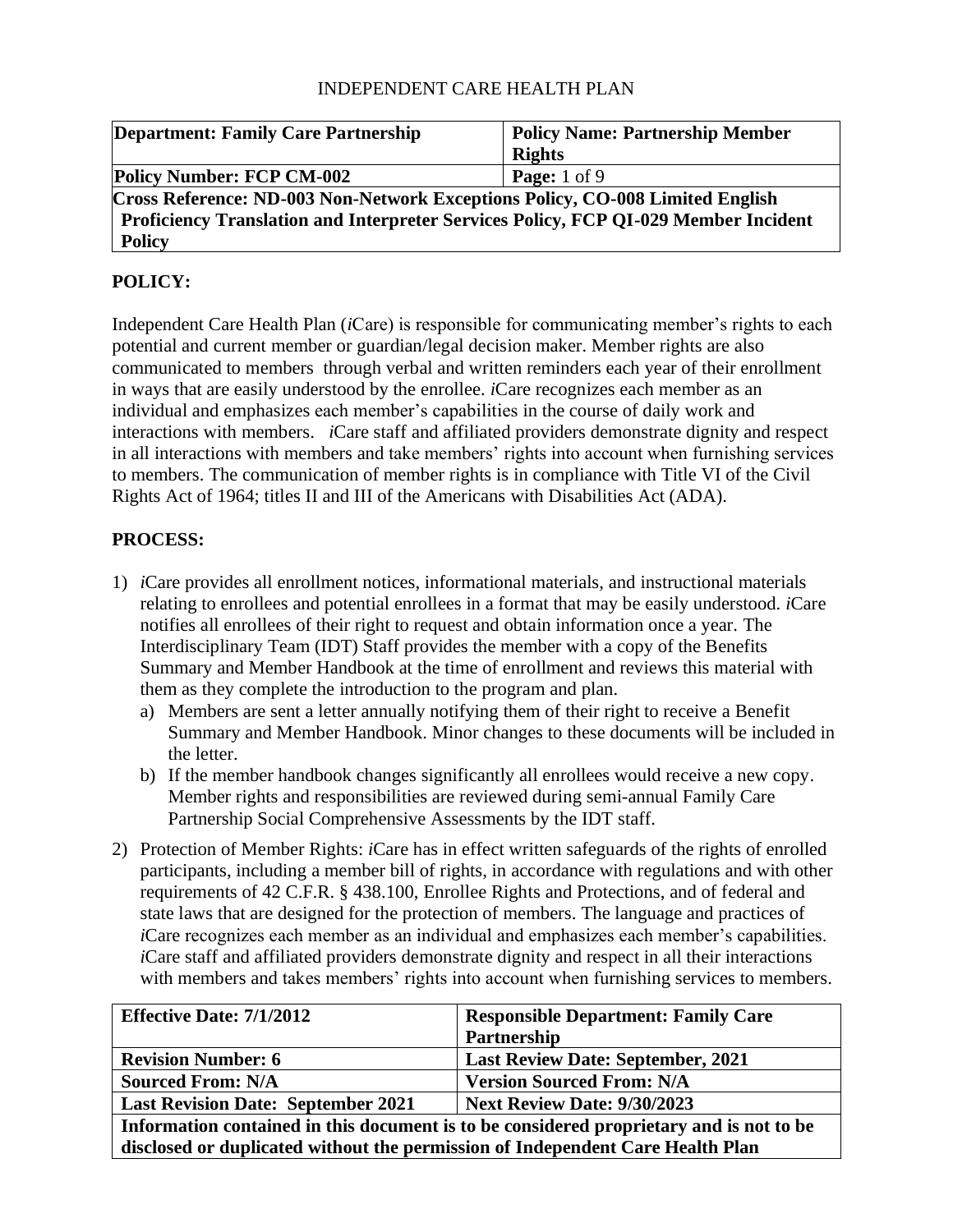| <b>Department: Family Care Partnership</b>                                          | <b>Policy Name: Partnership Member</b> |  |
|-------------------------------------------------------------------------------------|----------------------------------------|--|
|                                                                                     | <b>Rights</b>                          |  |
| <b>Policy Number: FCP CM-002</b>                                                    | Page: $2$ of $9$                       |  |
| Cross Reference: ND-003 Non-Network Exceptions Policy, CO-008 Limited English       |                                        |  |
| Proficiency Translation and Interpreter Services Policy, FCP QI-029 Member Incident |                                        |  |
| <b>Policy</b>                                                                       |                                        |  |

*i*Care has written policies regarding the enrollee rights specified in this section, including but not limited to:

- a) Member choice/preference is respected; their dignity protected (Article X.A.1.2.3)
- b) Receiving information on available treatment options and alternatives, presented in a manner appropriate to the member's condition and ability to understand.
- c) Participating in decisions regarding health and long-term care, including the right to refuse treatment and the right to request a second opinion.
	- i) Upon request, *i*Care provides a member the opportunity to have a second opinion from a qualified network provider. If an appropriately qualified provider is not available within the network, the IDT Staff help arrange for a second opinion outside of the network with no charge to the member.
	- ii) The *Non-Network Exceptions policy (ND-003)* provides additional guidance for situations whereby use of non-contracted providers is allowed.
- d) Being free from any form of restraint or seclusion used as a means of coercion, discipline, convenience, or retaliation.
- e) Being able to request and receive a copy of his/her medical records, and to request that they be amended or corrected, as specified in 45 C.F.R. § 164.
- 3) *i*Care recognizes the following as the rights of an *i*Care member:
	- a) Freedom from unlawful discrimination in applying for or receiving the benefit.
	- b) Accuracy and confidentiality of member information.
	- c) Prompt eligibility, entitlement and cost-sharing decisions and assistance.
	- d) Access to personal, program and service system information.
	- e) Choice to enroll in an *i*Care plan, if eligible, and to disenroll at any time.
	- f) Information about and access to all services of the Department, Aging and Disability Resource Centers and *i*Care; to the extent that the member is eligible for such services.
	- g) Support in understanding member rights and responsibilities related to Family Care Partnership.
	- h) Members receive support from *i*Care in all the following activities, including but not limited to:
		- i) Self-identifying outcomes and long-term care needs.
		- ii) Securing information regarding all services and supports potentially available to the member through the benefit.

| <b>Effective Date: 7/1/2012</b>                                                         | <b>Responsible Department: Family Care</b> |
|-----------------------------------------------------------------------------------------|--------------------------------------------|
|                                                                                         | Partnership                                |
| <b>Revision Number: 6</b>                                                               | <b>Last Review Date: September, 2021</b>   |
| <b>Sourced From: N/A</b>                                                                | <b>Version Sourced From: N/A</b>           |
| <b>Last Revision Date: September 2021</b><br><b>Next Review Date: 9/30/2023</b>         |                                            |
| Information contained in this document is to be considered proprietary and is not to be |                                            |
| disclosed or duplicated without the permission of Independent Care Health Plan          |                                            |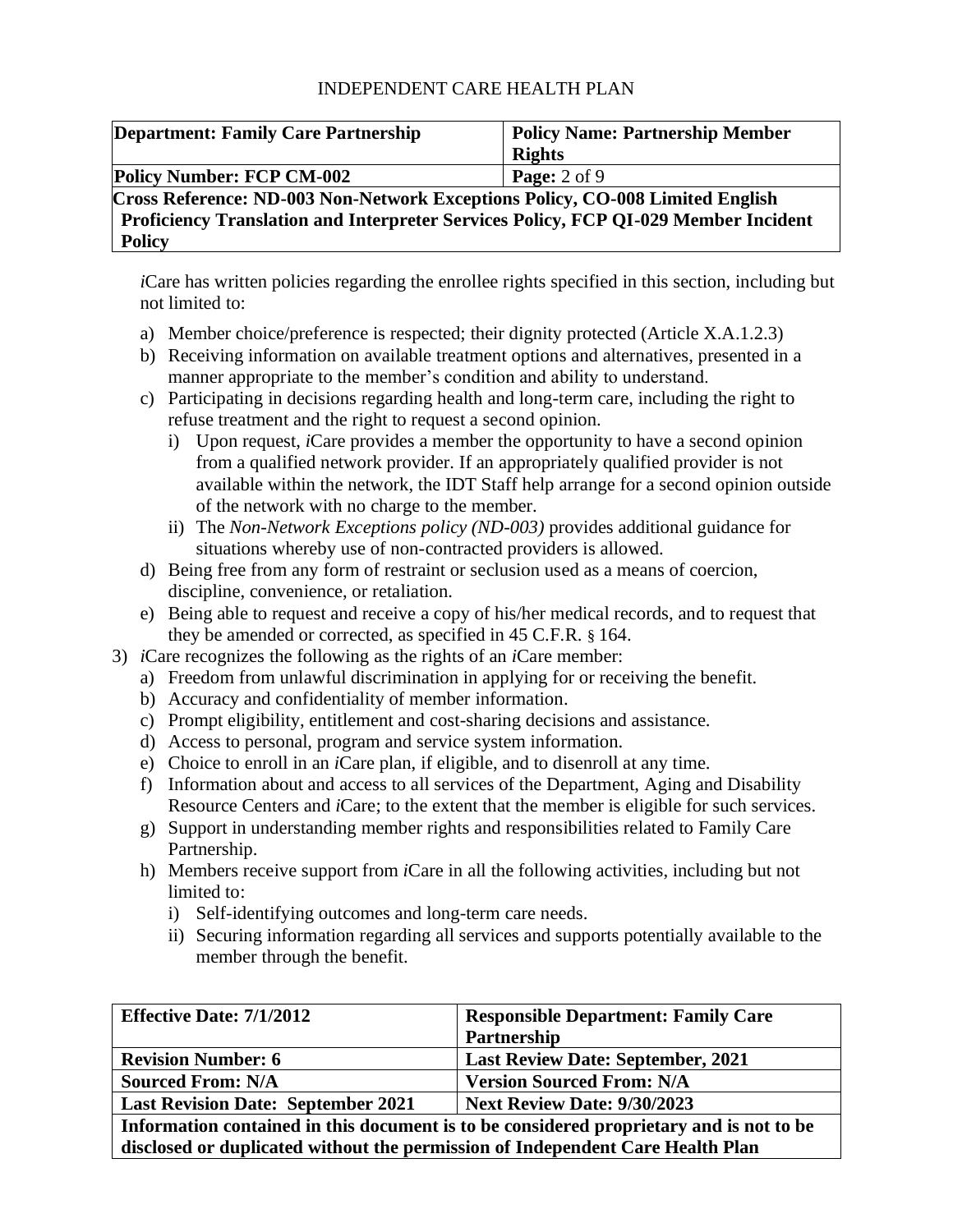| <b>Department: Family Care Partnership</b>                                          | <b>Policy Name: Partnership Member</b> |  |
|-------------------------------------------------------------------------------------|----------------------------------------|--|
|                                                                                     | <b>Rights</b>                          |  |
| <b>Policy Number: FCP CM-002</b>                                                    | <b>Page:</b> 3 of 9                    |  |
| Cross Reference: ND-003 Non-Network Exceptions Policy, CO-008 Limited English       |                                        |  |
| Proficiency Translation and Interpreter Services Policy, FCP QI-029 Member Incident |                                        |  |
| <b>Policy</b>                                                                       |                                        |  |

- iii) Actively participating in planning individualized services and making reasonable service and provider choices for supporting identified outcomes.
- iv) Identifying, eliminating, or monitoring and managing situations where a conflict of interest may exist due to a person or entity having an interest in, or the potential to benefit from, a particular decision, outcome, or expenditure.
- v) Services identified in the member's member-centered plan.
- vi) Support in the exercise of any rights and available grievance and appeal procedures beyond those specified elsewhere in this article.
- vii)Exercise rights, and to be assured that the exercise of those rights does not adversely affect the way the *i*Care and its providers or any state agency treat the member.
- i) Be furnished health care services in accordance with 42 C.F.R. §438.206 through 42 C.F.R. §438.210.
- j) Exercise their rights, and that the exercise of those rights does not adversely affect the way the Managed Care Organization (MCO) and its network providers treat members.
- k) Be free from unlawful discrimination as specified in federal and state laws (including: Title VI of the Civil Rights Act of 1965; Age Discrimination Act of 1975; Rehabilitation Act of 1973; Title IX of Education Amendments of 1972; Titles II and III of the Americans with Disabilities Act; section 1557 of the Patient Protection and Affordable Care Act.
- l) Access to Member Rights Specialists
- m) Access to Ombudsman
- n) Grievances and Appeals

#### **MEMBER RESPONSIBILITIES:**

- 1) *i*Care encourages and supports members to carry out the following responsibilities.
	- a) Responsibilities related to individual outcomes
		- i) Members are responsible to participate in the comprehensive assessment of their strengths and needs.
		- ii) Members are responsible to participate in the identification of the outcomes important to them and in the development of a member-centered plan designed to support their identified outcomes and meet their identified needs.

| <b>Effective Date: 7/1/2012</b>                                                         | <b>Responsible Department: Family Care</b> |
|-----------------------------------------------------------------------------------------|--------------------------------------------|
|                                                                                         | Partnership                                |
| <b>Revision Number: 6</b>                                                               | <b>Last Review Date: September, 2021</b>   |
| <b>Sourced From: N/A</b>                                                                | <b>Version Sourced From: N/A</b>           |
| <b>Last Revision Date: September 2021</b><br><b>Next Review Date: 9/30/2023</b>         |                                            |
| Information contained in this document is to be considered proprietary and is not to be |                                            |
| disclosed or duplicated without the permission of Independent Care Health Plan          |                                            |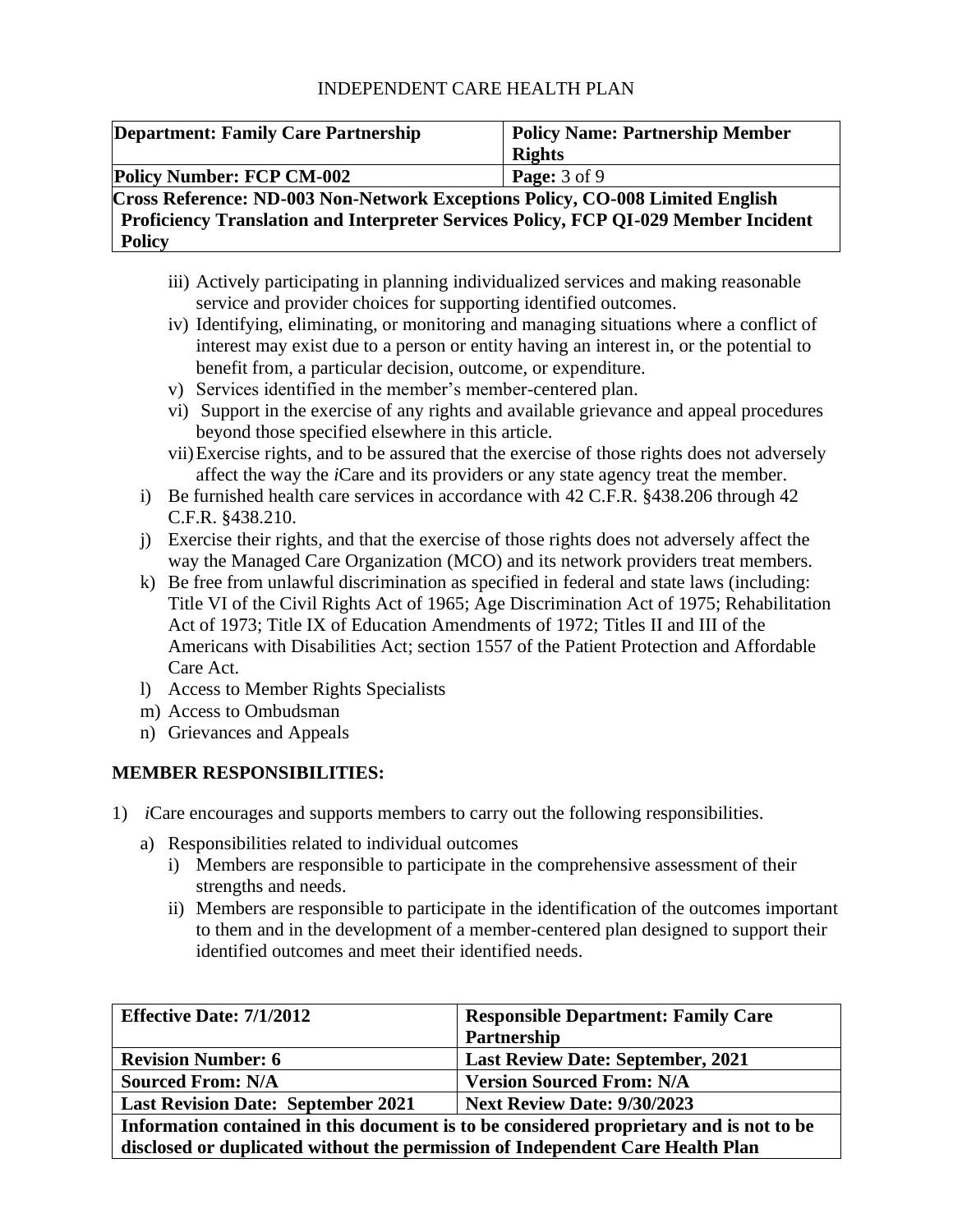| <b>Department: Family Care Partnership</b>                                          | <b>Policy Name: Partnership Member</b> |  |
|-------------------------------------------------------------------------------------|----------------------------------------|--|
|                                                                                     | <b>Rights</b>                          |  |
| <b>Policy Number: FCP CM-002</b>                                                    | Page: $4$ of $9$                       |  |
| Cross Reference: ND-003 Non-Network Exceptions Policy, CO-008 Limited English       |                                        |  |
| Proficiency Translation and Interpreter Services Policy, FCP QI-029 Member Incident |                                        |  |
| <b>Policy</b>                                                                       |                                        |  |

- iii) In addition, members are expected to utilize the available grievance and appeal processes to improve the quality of their own services and supports.
- b) Responsibilities related to overall quality improvement
	- i) Members are responsible to participate in evaluating the overall quality of *i*Care through member surveys, member interviews conducted by the Department or its external quality review organization and other evaluations conducted by *i*Care or the Department.
	- ii) In addition, members' participation in the available grievance and appeal processes provides valuable information to *i*Care and the Department about the quality of the services and supports delivered by *i*Care.
- 2) Member rights and responsibilities education:
	- a) *i*Care provides education to members on the grievance and appeal process within sixty (60) calendar days of enrollment. The Care Manager (CM) provides this education to the member during the initial ten (10) visit. The CM reviews and educates the member on *i*Care's grievance and appeal process described in the member handbook, including information about the availability of *i*Care's Member Rights Specialist (MRS). Independent Care works proactively with the membership to encourage the use of the internal appeal and grievance process as the first step in the resolution of issues.

## **MEMBER RIGHTS SPECIALIST AND INDEPENDENT CARE HEALTH PLAN ADVOCACY SERVICES**

- 1) *i*Care designates a MRS to serve as a member advocate within the agency.
- 3) The MRS provides support for all members in understanding their rights and responsibilities related to Partnership. These include but are not limited to the following:
	- a) Due process procedures available to them in a grievance or appeal
	- b) Other opportunities that may be available to express opinions and concerns about the Resource Center, providers with which *i*Care contracts, and services received by the member.
- 4) The Member Rights Specialist also assists members to identify all rights to which they are entitled.

| <b>Effective Date: 7/1/2012</b>                                                         | <b>Responsible Department: Family Care</b> |
|-----------------------------------------------------------------------------------------|--------------------------------------------|
|                                                                                         | Partnership                                |
| <b>Revision Number: 6</b>                                                               | <b>Last Review Date: September, 2021</b>   |
| <b>Sourced From: N/A</b>                                                                | <b>Version Sourced From: N/A</b>           |
| <b>Last Revision Date: September 2021</b><br><b>Next Review Date: 9/30/2023</b>         |                                            |
| Information contained in this document is to be considered proprietary and is not to be |                                            |
| disclosed or duplicated without the permission of Independent Care Health Plan          |                                            |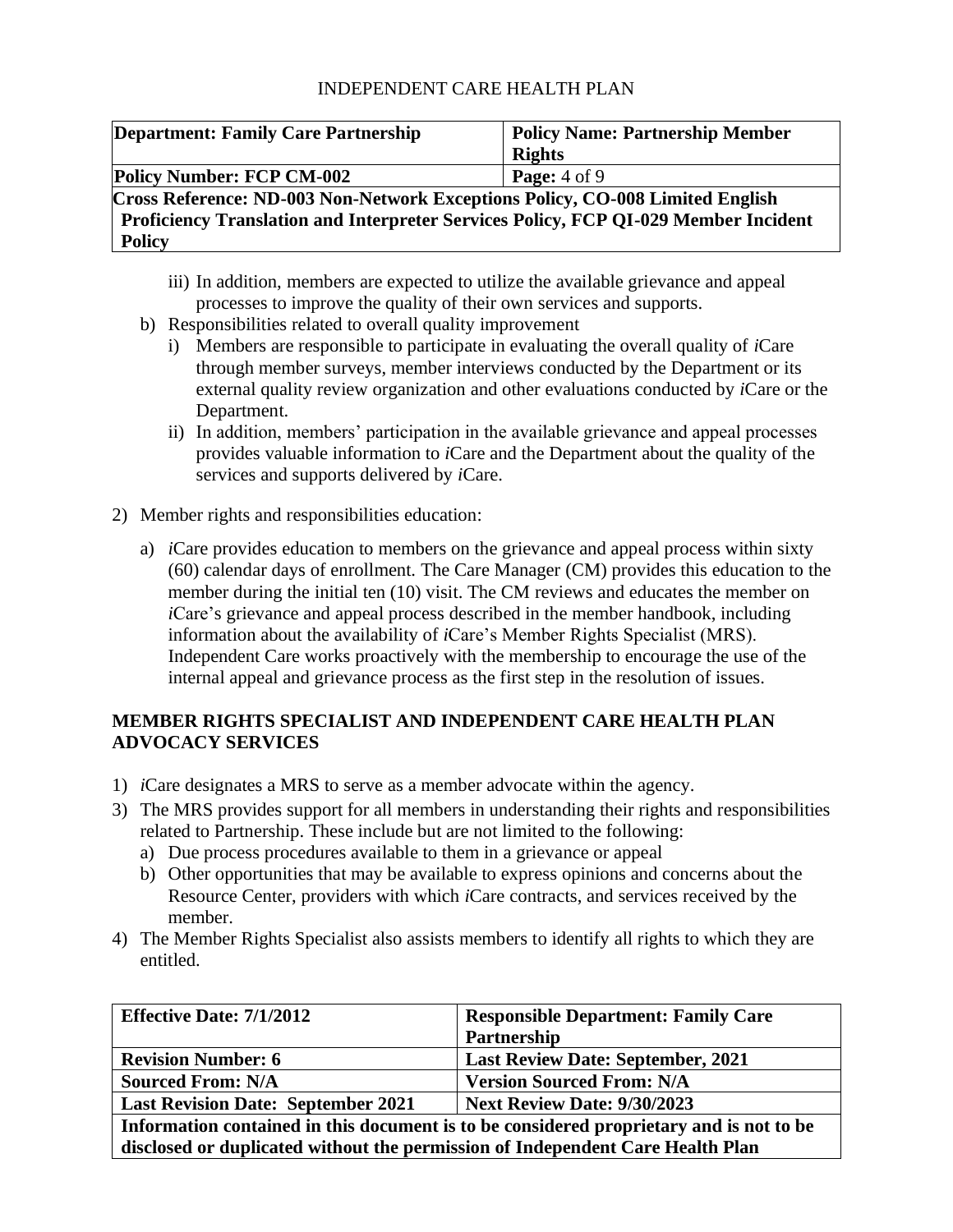| <b>Department: Family Care Partnership</b>                                          | <b>Policy Name: Partnership Member</b> |  |
|-------------------------------------------------------------------------------------|----------------------------------------|--|
|                                                                                     | <b>Rights</b>                          |  |
| <b>Policy Number: FCP CM-002</b>                                                    | <b>Page:</b> 5 of 9                    |  |
| Cross Reference: ND-003 Non-Network Exceptions Policy, CO-008 Limited English       |                                        |  |
| Proficiency Translation and Interpreter Services Policy, FCP QI-029 Member Incident |                                        |  |
| <b>Policy</b>                                                                       |                                        |  |

- a) If multiple grievances, review or fair hearing processes are available to the member, the MRS also offers advice about which process might best meet the member needs.
- 5) Independent Care Advocacy Services:
	- a) The Member Rights Specialist has direct access to top level management of *i*Care, and performs the following functions at a minimum:
		- i) Assist individual members with issues and concerns that relate to the care management or the services provided through *i*Care; and
		- ii) Assist in assuring quality services throughout *i*Care.
	- b) Independent Care assures that, within sixty (60) calendar days after enrollment, members have had a face-to-face contact to make certain they are aware of the advocacy services available to them.

## **LEGAL DECISION MAKERS**:

- 1) *i*Care IDT Staff determines the identity of any and all legal decision makers for the member, including the nature and extent of each legal decision maker's authority.
- 2) The IDT Staff includes any legal decision maker in decisions regarding the care of the member only to the extent consistent with the scope of the legal decision maker's authority.

# **INFORMAL RESOLUTION**:

- 1) Members obtain a prompt resolution, through established procedures, of issues raised by the members, including grievances and appeals.
- 2) Members have the option to be represented by an advocate, peer or representative in these processes.
- 3) Whenever possible, the IDT and the MRS attempt to resolve appeals and grievances through internal review, negotiation, or mediation.
	- a) Such attempts do not, however, relieve *i*Care of any responsibility to comply with all requirements of the grievance and appeals process including timely resolution and prompt notice of any decisions.

| <b>Effective Date: 7/1/2012</b>                                                         | <b>Responsible Department: Family Care</b> |
|-----------------------------------------------------------------------------------------|--------------------------------------------|
|                                                                                         | Partnership                                |
| <b>Revision Number: 6</b>                                                               | <b>Last Review Date: September, 2021</b>   |
| <b>Sourced From: N/A</b>                                                                | <b>Version Sourced From: N/A</b>           |
| <b>Last Revision Date: September 2021</b><br><b>Next Review Date: 9/30/2023</b>         |                                            |
| Information contained in this document is to be considered proprietary and is not to be |                                            |
| disclosed or duplicated without the permission of Independent Care Health Plan          |                                            |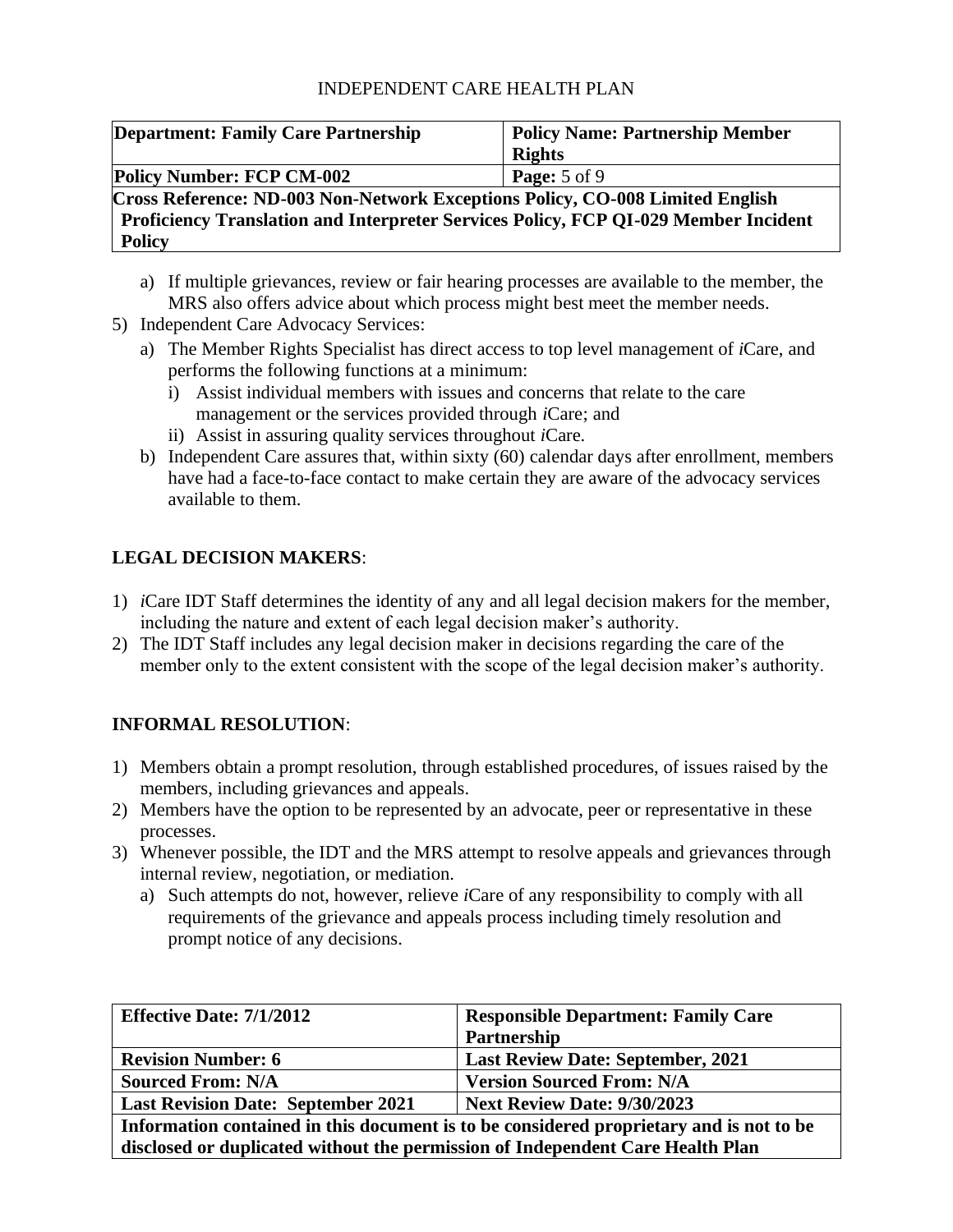| <b>Department: Family Care Partnership</b>                                          | <b>Policy Name: Partnership Member</b> |  |
|-------------------------------------------------------------------------------------|----------------------------------------|--|
|                                                                                     | <b>Rights</b>                          |  |
| <b>Policy Number: FCP CM-002</b>                                                    | <b>Page:</b> 6 of 9                    |  |
| Cross Reference: ND-003 Non-Network Exceptions Policy, CO-008 Limited English       |                                        |  |
| Proficiency Translation and Interpreter Services Policy, FCP QI-029 Member Incident |                                        |  |
| <b>Policy</b>                                                                       |                                        |  |

## **ADVANCE DIRECTIVES**:

- 1) *i*Care complies with requirements of federal and state law with respect to advance directives (e.g., living wills, durable power of attorney for health care).
- 2) *i*Care does not base the provision of care or otherwise discriminate against a member based on whether the member has executed an advance directive.
- 3) This provision is not to be construed as requiring the provision of care that conflicts with an advance directive.
- 4) *i*Care completes the following:
	- a) Provides written information at time of *i*Care enrollment to all adults receiving medical care through *i*Care regarding:
		- i) The individual's rights under Wisconsin law (whether statutory or recognized by the courts of Wisconsin) to make decisions concerning such medical care, including the right to accept or refuse medical or surgical treatment and the right to formulate advance directives;
		- ii) The individual's right to file a grievance with the Department of Health Services, Division of Quality Assurance, regarding noncompliance with advance directive requirements. If requested, assist the member in filing a grievance with the Division of Quality Assurance regarding noncompliance with advance directive requirements, and
		- iii) *i*Care's written policies respecting the implementation of such rights, including a statement on any limitation regarding implementation of advance directives as a matter of conscience.
	- b) Document in the member record whether the member has executed an advance directive.
	- c) Provide education for Staff and the community on issues concerning advance directives including information and/or training about ways to recognize and minimize or eliminate any potential conflicts of interest associated with providing counseling and assistance to members in executing advance directives.
	- d) Provide referral to appropriate community resources, including the Aging and Disability Resource Center, for any member or individual seeking assistance in the preparation of advance directives.
	- e) Has written policies and procedures regarding advance directives for all members that include all requirements listed in this section.

| <b>Effective Date: 7/1/2012</b>                                                         | <b>Responsible Department: Family Care</b> |
|-----------------------------------------------------------------------------------------|--------------------------------------------|
|                                                                                         | Partnership                                |
| <b>Revision Number: 6</b>                                                               | <b>Last Review Date: September, 2021</b>   |
| <b>Sourced From: N/A</b>                                                                | <b>Version Sourced From: N/A</b>           |
| <b>Last Revision Date: September 2021</b><br><b>Next Review Date: 9/30/2023</b>         |                                            |
| Information contained in this document is to be considered proprietary and is not to be |                                            |
| disclosed or duplicated without the permission of Independent Care Health Plan          |                                            |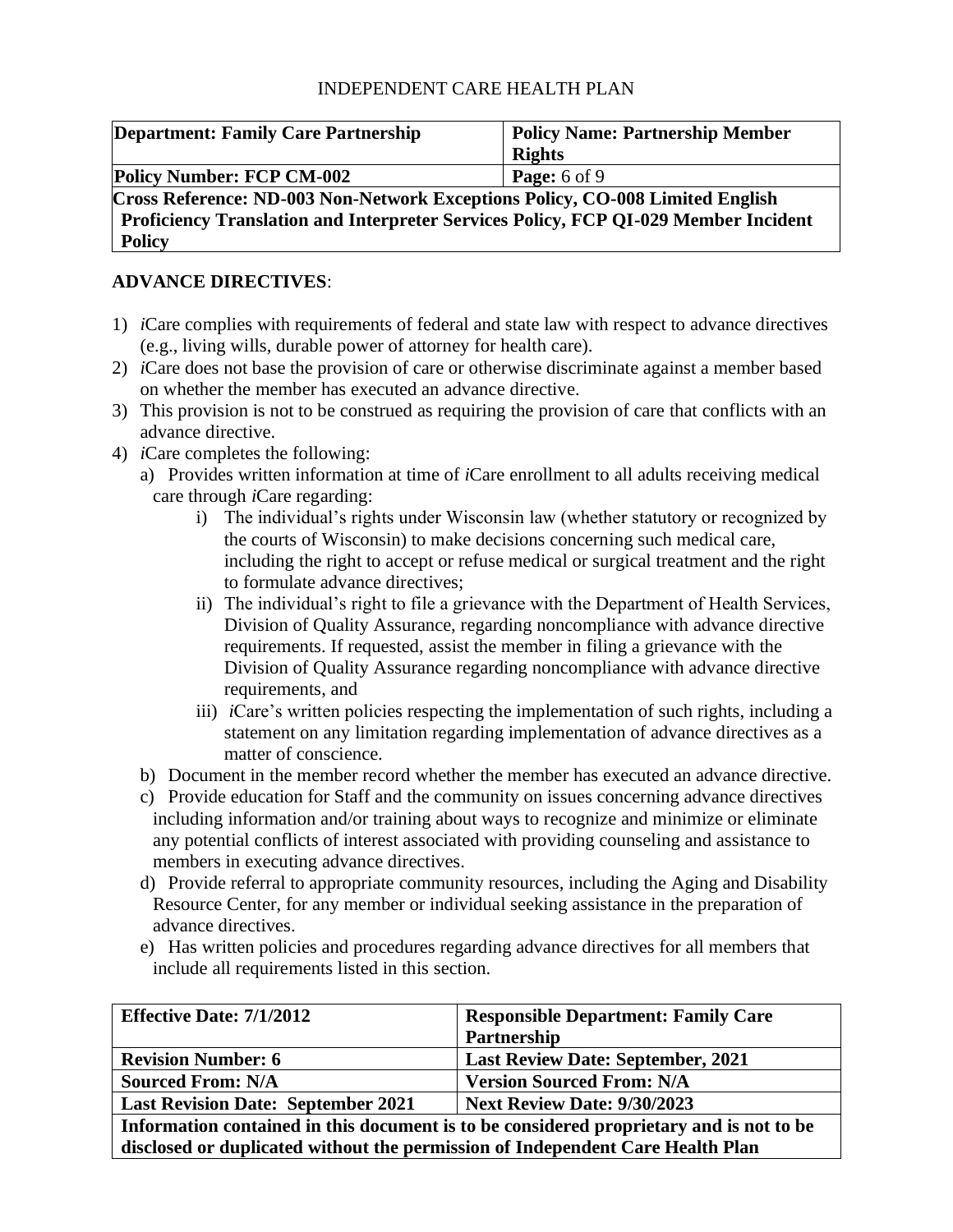| <b>Department: Family Care Partnership</b>                                          | <b>Policy Name: Partnership Member</b> |
|-------------------------------------------------------------------------------------|----------------------------------------|
|                                                                                     | <b>Rights</b>                          |
| <b>Policy Number: FCP CM-002</b>                                                    | <b>Page:</b> 7 of 9                    |
| Cross Reference: ND-003 Non-Network Exceptions Policy, CO-008 Limited English       |                                        |
| Proficiency Translation and Interpreter Services Policy, FCP QI-029 Member Incident |                                        |
| <b>Policy</b>                                                                       |                                        |

- i) The written information reflecting changes in State law related to advance directives as soon as possible, but no later than ninety (90) calendar days after the effective date of change.
- ii) The above provisions are not to be construed to prohibit the application of any Wisconsin law which allows for an objection based on conscience for any health care provider or any agent of such provider who, as a matter of conscience cannot implement an advance directive.

## **PROVISION OF INTERPRETERS**:

- 1) Independent Care provides interpreter services for members, as necessary, to ensure availability of effective communication regarding treatment, medical history, health education, case management, and information provided to members.
- 2) The IDT Staff offer an interpreter, such as a foreign language or a sign language interpreter or a transcriber, in all situations, including crucial situations, that require language assistance as soon as it is determined that the member is of limited English proficiency or needs other interpreter services.
- 3) Independent Care meets the following requirements in the provision of interpreter services:
	- a) Availability: Independent Care provides for twenty-four (24) hour a day, seven (7) days a week access to interpreters conversant in languages spoken by the members in *i*Care. In a specific situation when a member needs care from the benefit package and requests interpreter services *i*Care shall make all reasonable efforts to acquire an interpreter in time to assist adequately with all necessary care.
	- b) Professional Interpreters: Professional interpreters are used when needed where technical, medical, or treatment information is to be discussed.
	- c) Relatives or Legal Guardians as Interpreters: Relatives or legal guardians, especially children, may not be used as interpreters for discussion of technical, medical or treatment information or in assessments, therapy and other situations where impartiality is critical.
		- i) Civil Rights Act of 1964: Provision of interpreter services must be in compliance with Title VI of the Civil Rights Act.

| <b>Effective Date: 7/1/2012</b>                                                         | <b>Responsible Department: Family Care</b> |
|-----------------------------------------------------------------------------------------|--------------------------------------------|
|                                                                                         | Partnership                                |
| <b>Revision Number: 6</b>                                                               | <b>Last Review Date: September, 2021</b>   |
| <b>Sourced From: N/A</b>                                                                | <b>Version Sourced From: N/A</b>           |
| <b>Last Revision Date: September 2021</b>                                               | <b>Next Review Date: 9/30/2023</b>         |
| Information contained in this document is to be considered proprietary and is not to be |                                            |
| disclosed or duplicated without the permission of Independent Care Health Plan          |                                            |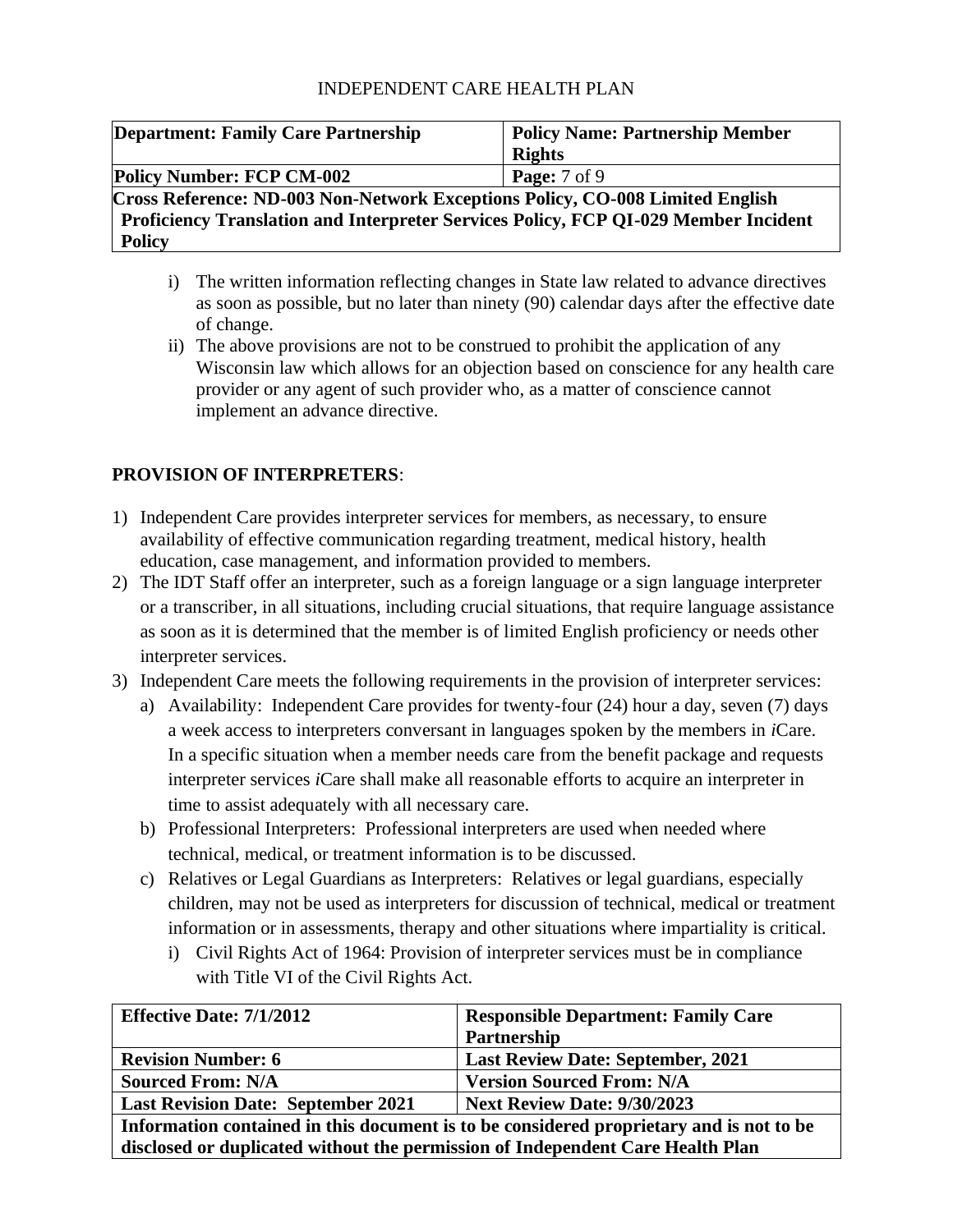| <b>Department: Family Care Partnership</b>                                           | <b>Policy Name: Partnership Member</b> |
|--------------------------------------------------------------------------------------|----------------------------------------|
|                                                                                      | <b>Rights</b>                          |
| <b>Policy Number: FCP CM-002</b>                                                     | <b>Page:</b> $8$ of $9$                |
| <b>Cross Reference: ND-003 Non-Network Exceptions Policy, CO-008 Limited English</b> |                                        |
| Proficiency Translation and Interpreter Services Policy, FCP QI-029 Member Incident  |                                        |
| <b>Policy</b>                                                                        |                                        |

ii) Members with special communications needs may request written material in adapted format from the IDT Staff. Vital documents are available for these members and staff reference the *Limited English Proficiency Translation and Interpreter Services Policy, CO-008.*

## **REQUEST FOR RECEIVING MATERIALS ELECTRONICALLY**

1) Independent Care provides materials electronically upon request to members and legal decision makers, as necessary, to ensure availability of effective communication regarding treatment, medical history, health education and information provided to members.

2) Member/ Legal Decision Maker can request any materials to be delivered electronically.

3) Member/Legal Decision Maker fill out the consent to receive materials electronically form

which is found on the *i*Care website and include all materials that may be sent electronically.

- 4) Independent Care has the following safeguards in place to ensure the delivery of electronic materials:
	- a) The member can opt out of electronic delivery of materials at any time by cancelling in writing.
	- b) The members contact information is reviewed for accuracy and a discussion is held with the member/Legal Decision Maker to identify important materials.
	- c) In case electronic materials are not delivered, the IDT Staff mails out a hard copy to the member/Legal Decision Maker.
	- d) Independent Care ensures that its electronic delivery system is in compliance with confidentiality laws.

### **Responsible Department: Family Care Partnership Responsible Party: Program Manager Reviewing Department(s): Family Care Partnership**

| <b>Effective Date: 7/1/2012</b>                                                         | <b>Responsible Department: Family Care</b> |
|-----------------------------------------------------------------------------------------|--------------------------------------------|
|                                                                                         | Partnership                                |
| <b>Revision Number: 6</b>                                                               | <b>Last Review Date: September, 2021</b>   |
| <b>Sourced From: N/A</b>                                                                | <b>Version Sourced From: N/A</b>           |
| <b>Last Revision Date: September 2021</b>                                               | <b>Next Review Date: 9/30/2023</b>         |
| Information contained in this document is to be considered proprietary and is not to be |                                            |
| disclosed or duplicated without the permission of Independent Care Health Plan          |                                            |